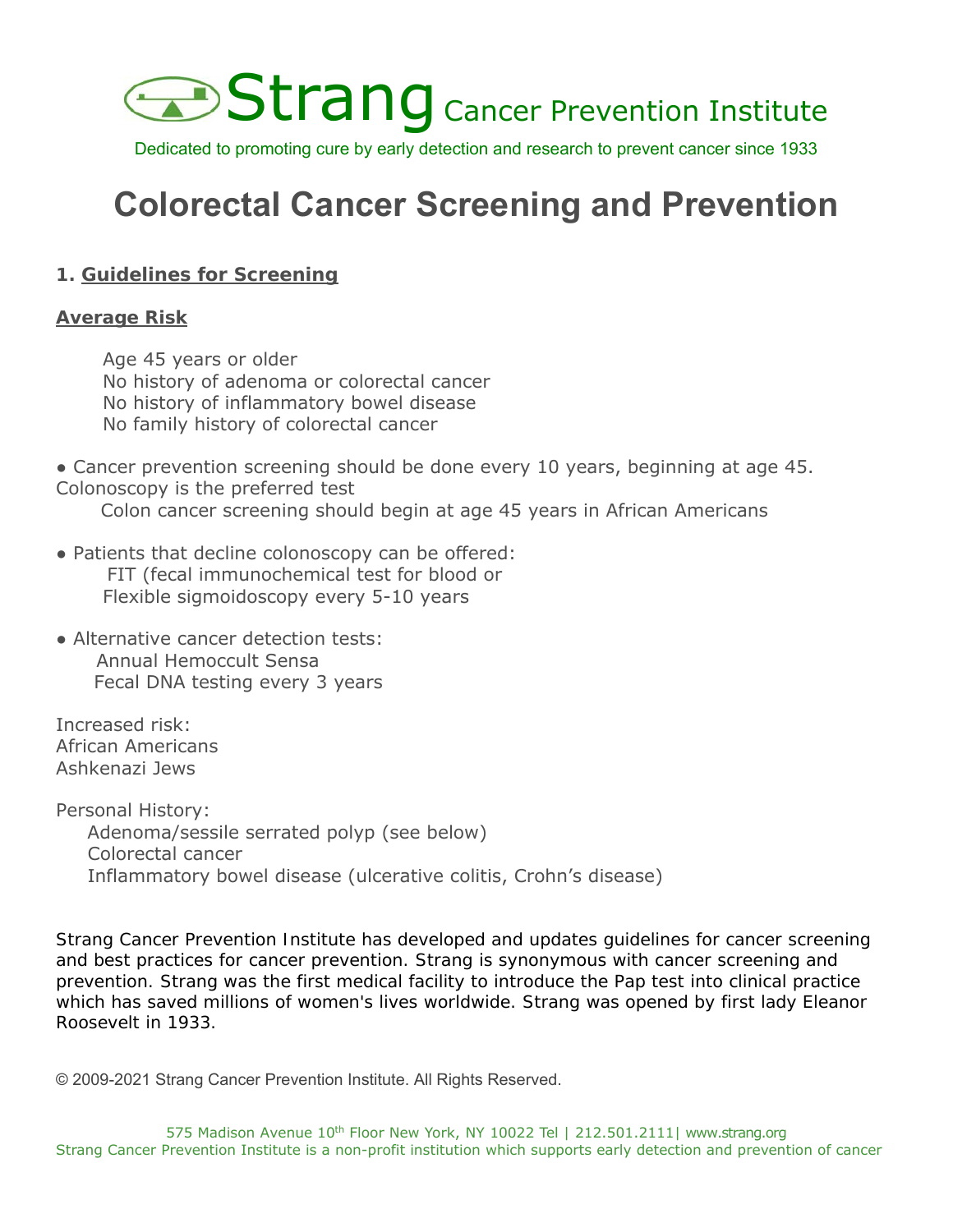Family history of colorectal cancer or multiple polyps

Recommendations for screening when family history is positive but evaluation for hereditary colon cancer predisposition syndromes considered, but not indicated:

• Single first-degree relative with colo-rectal cancer or advanced adenoma diagnosed at age ≥60 years

**Recommended screening same as average risk**

• Single first-degree with colo-rectal cancer or advanced adenoma diagnosed at age <60 years or two first-degree relatives with colo-rectal cancer or advanced adenomas **Recommended screening: colonoscopy every 5 years beginning at age 40 years or 10 years younger than age at diagnosis of the youngest affected relative**

#### **High risk syndromes**

Lynch syndrome/Hereditary Nonpolyposis Colorectal Cancer (HNPCC)

Polyposis syndromes

Classical Familial Adenomatous Polyposis (FAP) Attenuated Familial Adenomatous Polyposis (AFAP) MLH-associated Polyposis (MAP) Peutz-Jeghers Syndrome (PJS) Juvenile Polyposis Syndrome (JPS) Hyperplastic Polyposis Syndrome (HPP) (rarely inherited)

## **Referral to gastroenterologist Referral for genetic counseling**

## **2. Cancer Prevention**

Colorectal cancer can largely be prevented by adherence to the above guidelines. No prospective clinical trial has shown that either a nutritional or pharmaceutical intervention has reduced the risk of colorectal cancer

## **Lifestyle changes:**

Eat a variety of fruits, vegetables, and whole grains Stop smoking Exercise most days of the week Maintain a healthy weight

## **COLONOSCOPY**

## **BENEFITS AND HARMS - FREQUENTLY ASKED QUESTIONS (FAQs)**

## **What are the benefits of screening?**

Colonoscopy is one of the most effective cancer screening and prevention exams. Colonoscopy enables the removal of precancerous benign (harmless) polyps from the colon before they can develop into cancer.